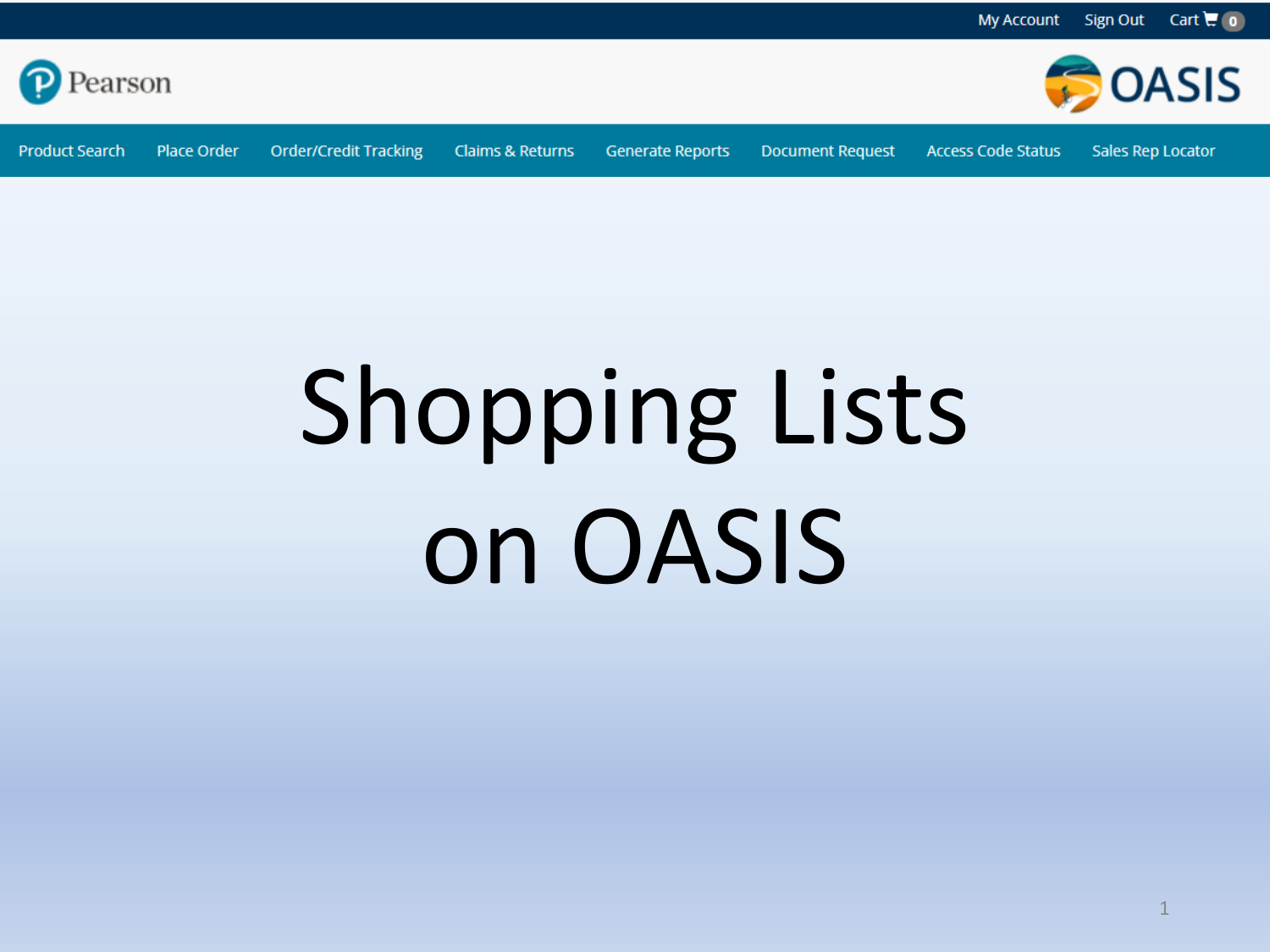#### Shopping Lists that you create

• To create a new Shopping List, add items to the Cart and click "Save as Shopping List".

• Shopping Lists never expire and they can be deleted if not needed.

• Specific items can be deleted on the Shopping List or all items can be added to the Cart and edited from there.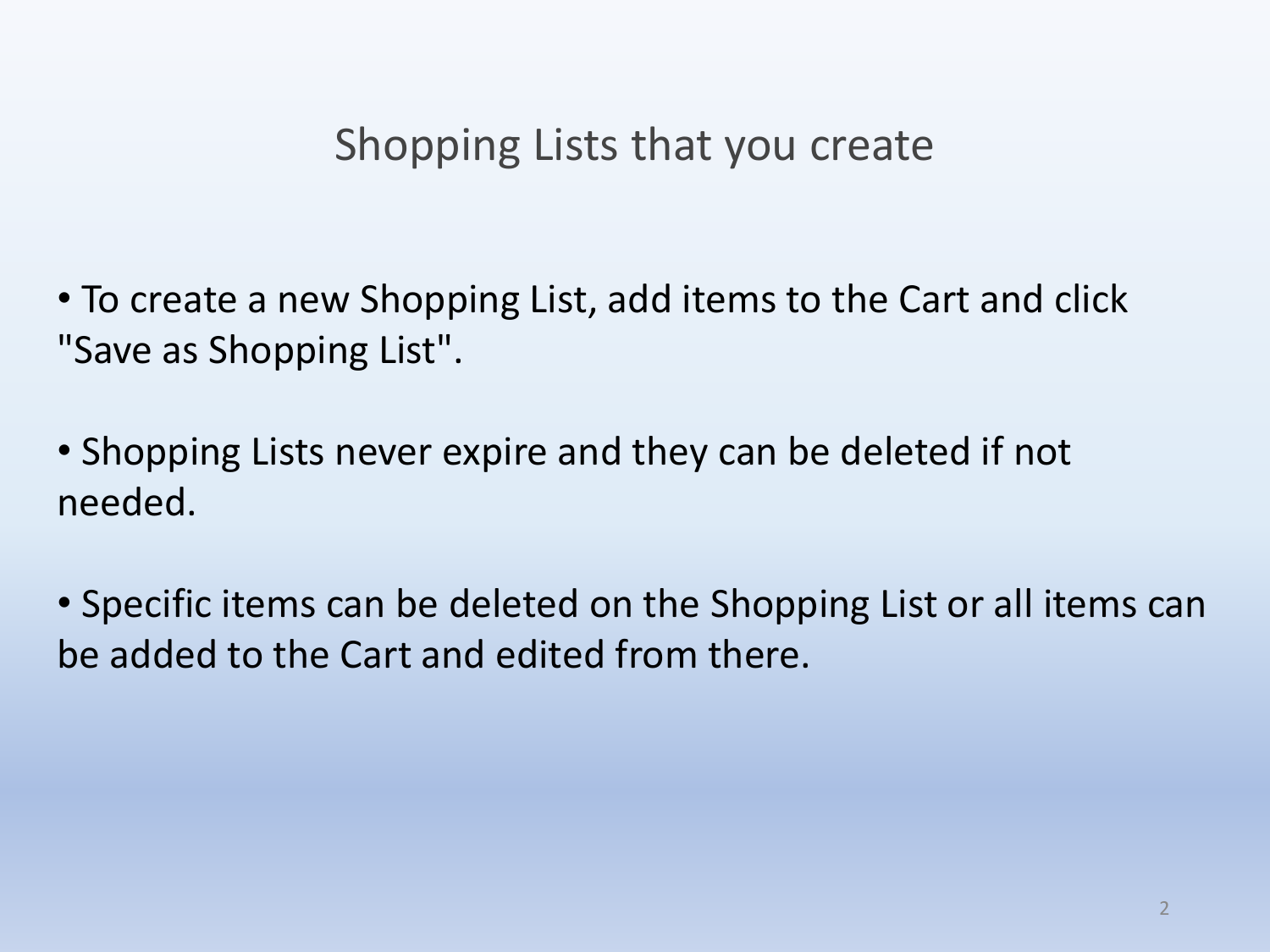#### Shopping Lists that are created for you

• Shopping Lists are created if you have items in the cart and try to leave "Place Order" before finalizing the order.

• If your shopping session times out with items in the cart, they are saved in a Shopping List.

• If you lose your power or internet connection while shopping, the items in the cart are saved in a Shopping List.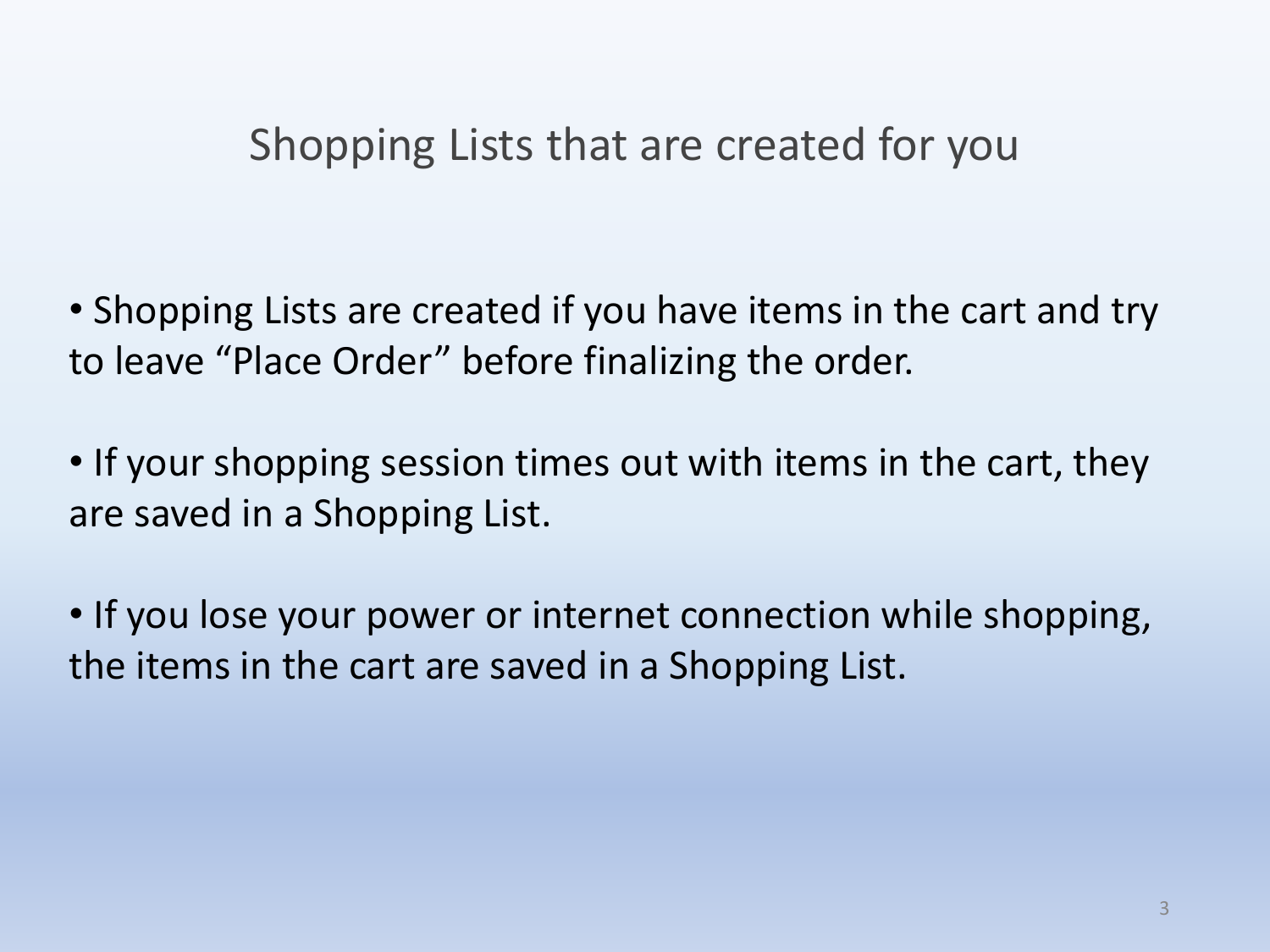#### To create a Shopping List, add at least one item to the Cart.

#### Click "Save as Shopping List".

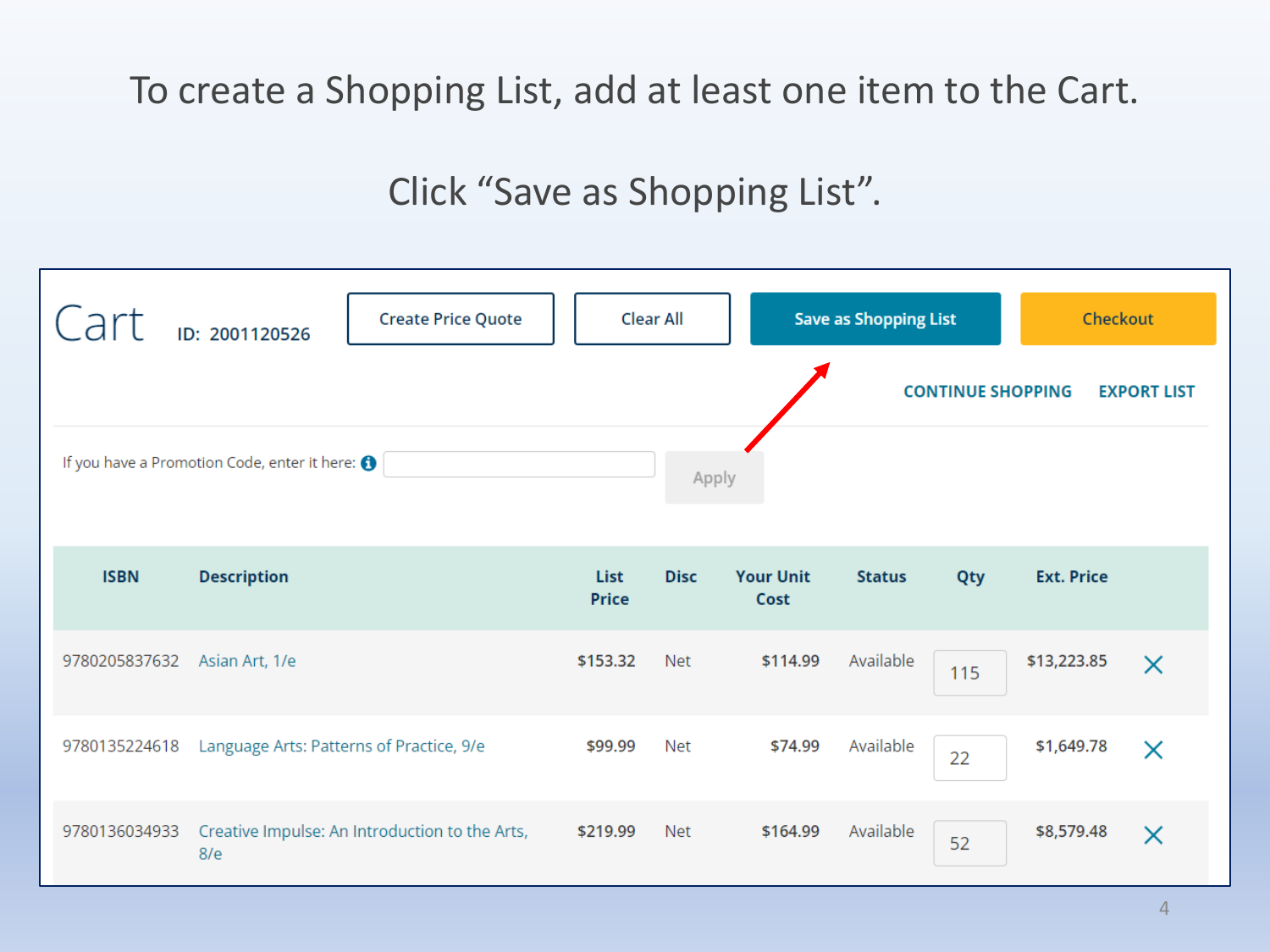#### Name the list, enter any description and click "Save".

| <b>Shopping List</b>                        |                      |
|---------------------------------------------|----------------------|
| Your cart will be saved as a Shopping List. |                      |
| Name                                        |                      |
| Art History class                           |                      |
|                                             | Characters Left: 238 |
| Description                                 |                      |
| Spring Semester, Professor John Smith       |                      |
|                                             | Characters Left: 218 |
| Save                                        | Cancel               |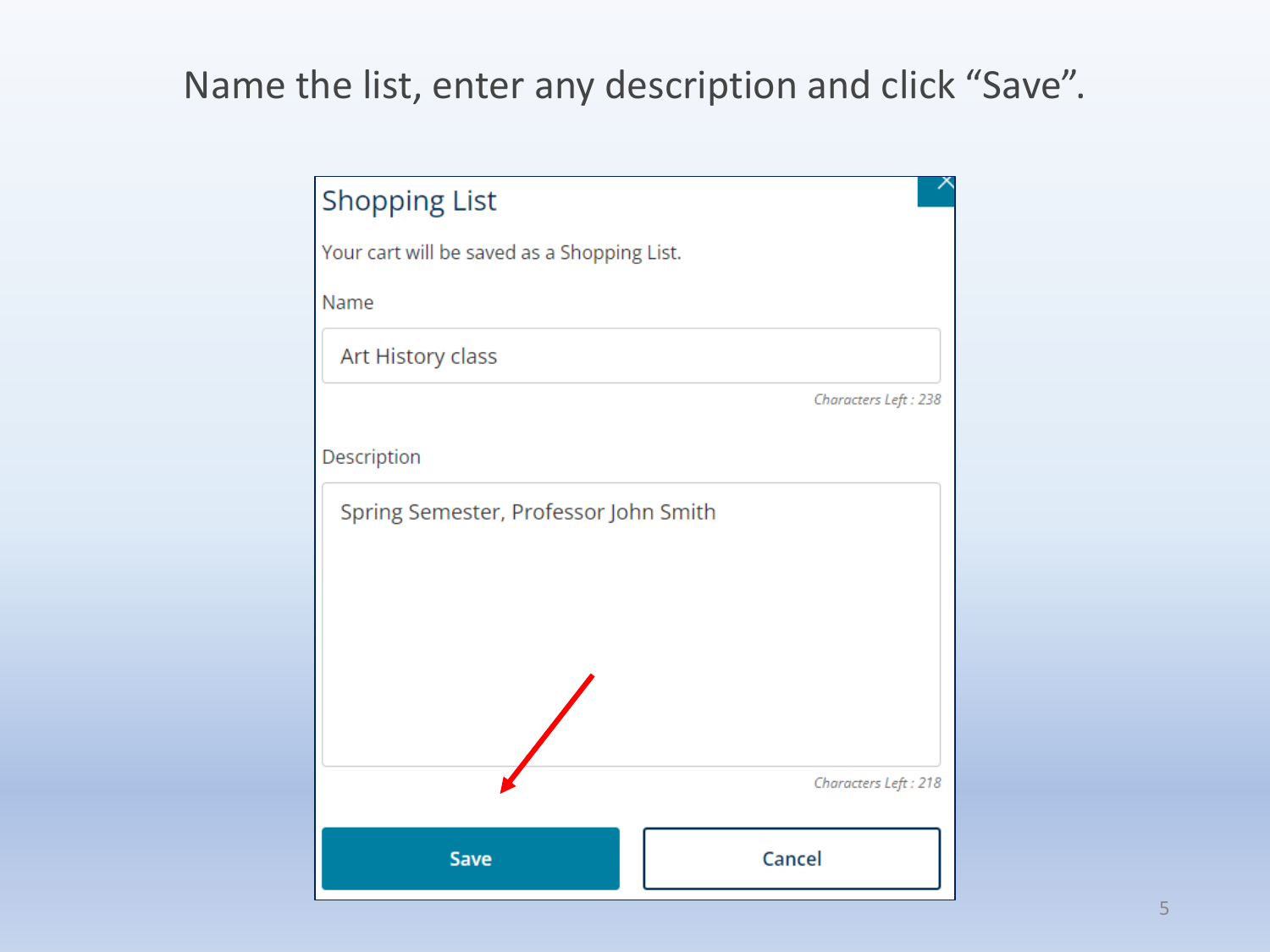The new Shopping List will be saved. To view the details, click the Name link. To purchase all items in the Shopping List, click "Add to Cart".

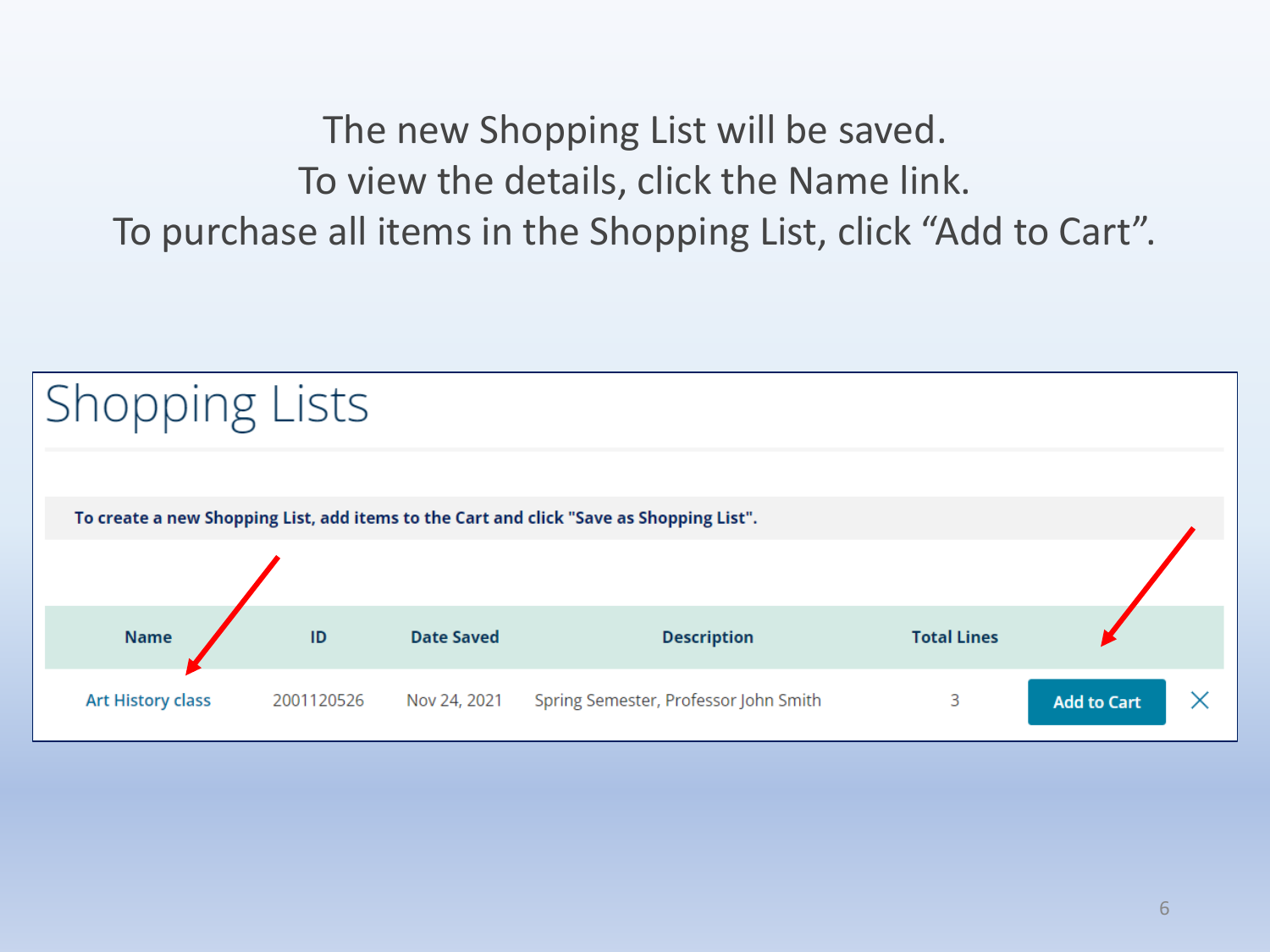On the Shopping List Details page, review the items on the list or add them to the cart.

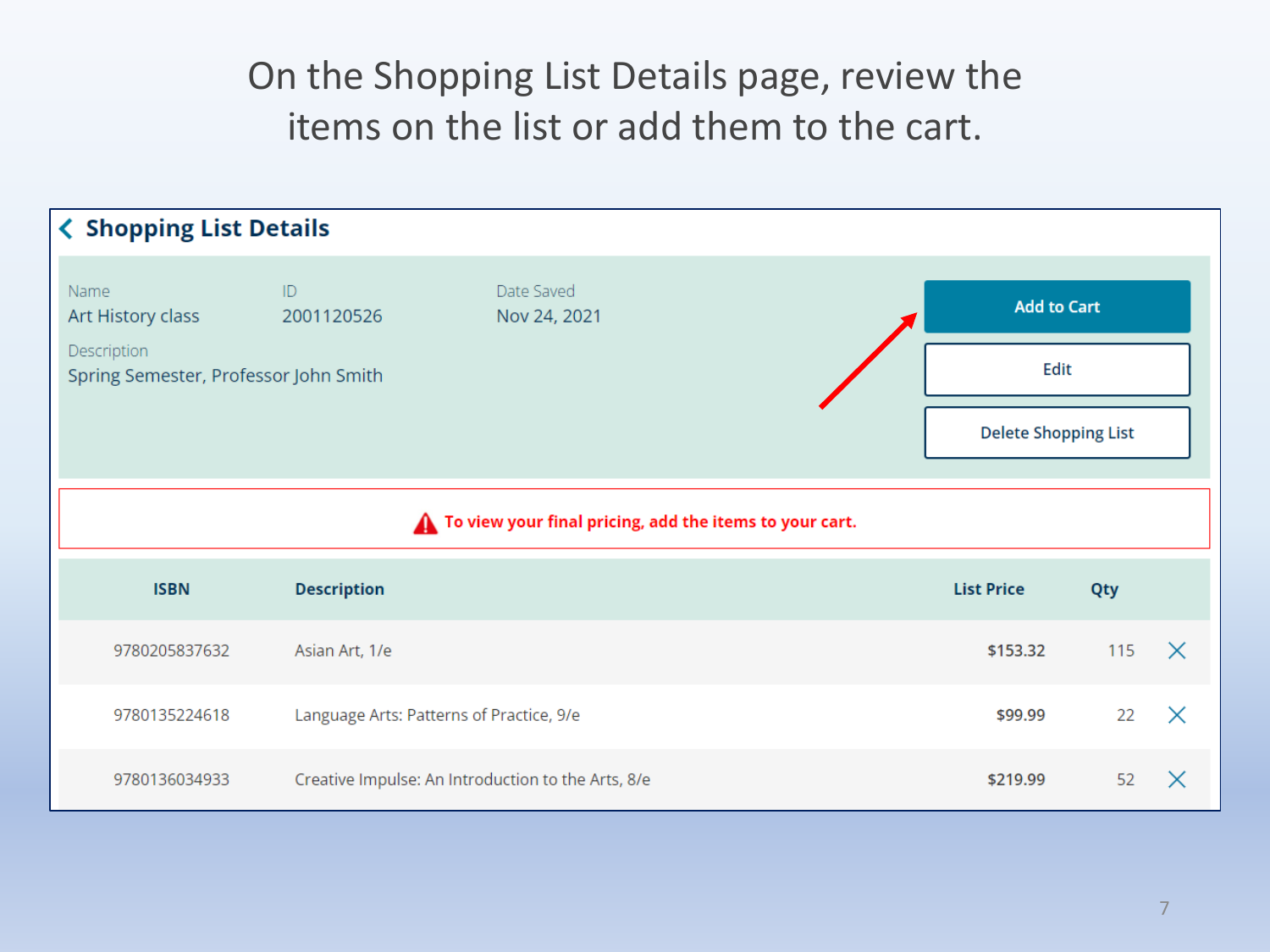To retrieve an existing Shopping List, hover over "Place Order" in the navigation links at the top and click "Shopping Lists".

|                       |                                                                                 |                              |                             |                         |                         | My Account                | Sign Out<br>Cart $\mathbf{C}$ (0) |  |
|-----------------------|---------------------------------------------------------------------------------|------------------------------|-----------------------------|-------------------------|-------------------------|---------------------------|-----------------------------------|--|
| earson                |                                                                                 |                              |                             |                         | <b>OASIS</b>            |                           |                                   |  |
| <b>Product Search</b> | Place Order                                                                     | <b>Order/Credit Tracking</b> | <b>Claims &amp; Returns</b> | <b>Generate Reports</b> | <b>Document Request</b> | <b>Access Code Status</b> | Sales Rep Locator                 |  |
|                       | Quick Order                                                                     |                              |                             |                         |                         |                           |                                   |  |
| Purchase Order Upload |                                                                                 |                              |                             |                         |                         |                           |                                   |  |
|                       | Multi-ISBN Upload (single order)<br>Multi-Order Upload<br><b>Shopping Lists</b> |                              |                             |                         |                         |                           |                                   |  |
|                       |                                                                                 |                              |                             |                         |                         |                           |                                   |  |
|                       |                                                                                 |                              |                             |                         |                         |                           |                                   |  |
|                       | Price Quotes                                                                    |                              |                             |                         |                         |                           |                                   |  |
|                       |                                                                                 |                              |                             |                         |                         |                           |                                   |  |
|                       |                                                                                 |                              |                             |                         |                         |                           |                                   |  |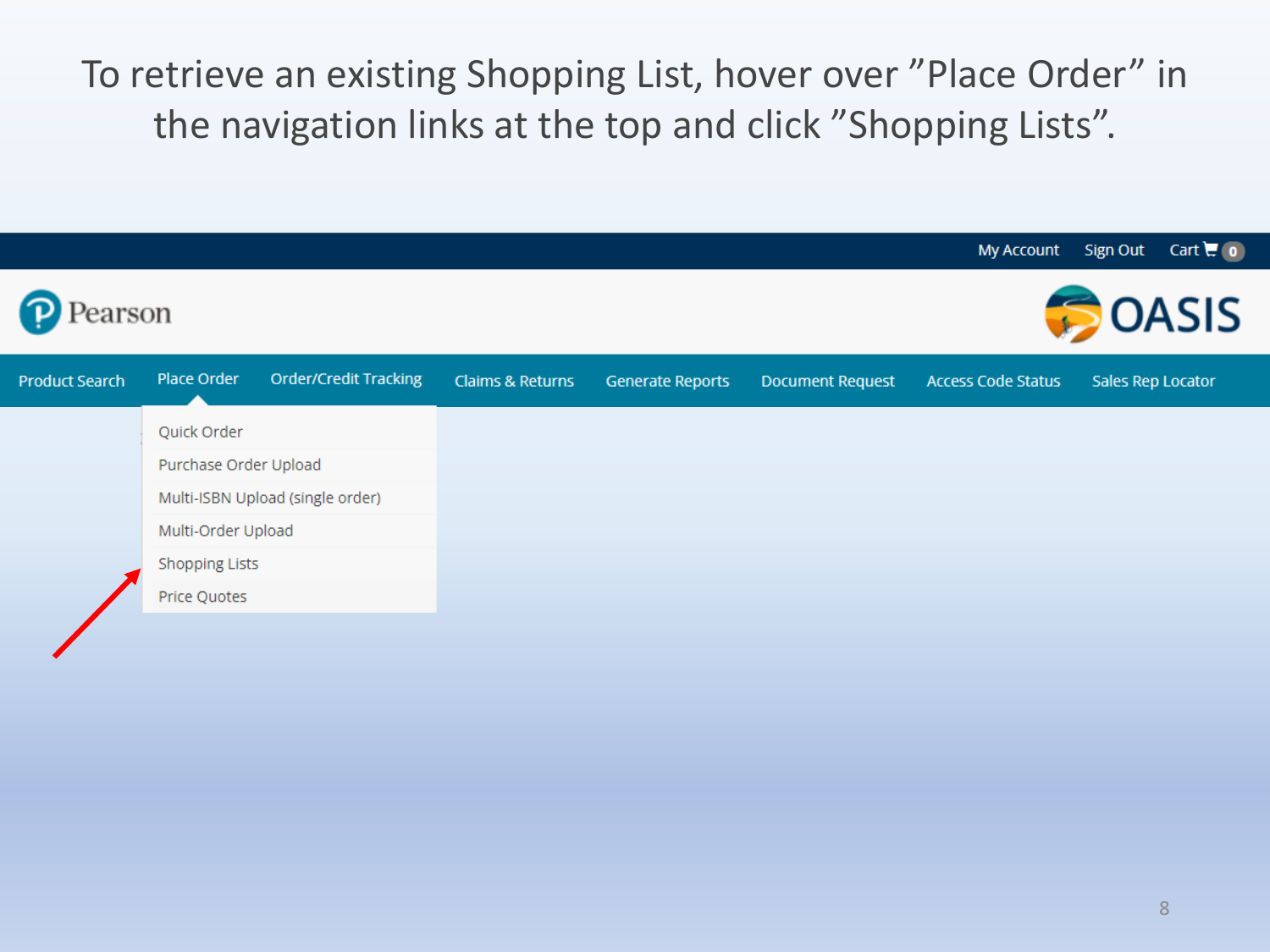



## Need help?

#### Do you need help using OASIS? On the Home Page, click the "OASIS Technical Support" link to submit your questions.

### **OASIS User Guide & Technical Support** . New! You can now place orders by uploading your Purchase Order. • OASIS step-by-step instructions L' • OASIS User Guide & Video Tutorial **OASIS Technical Support**